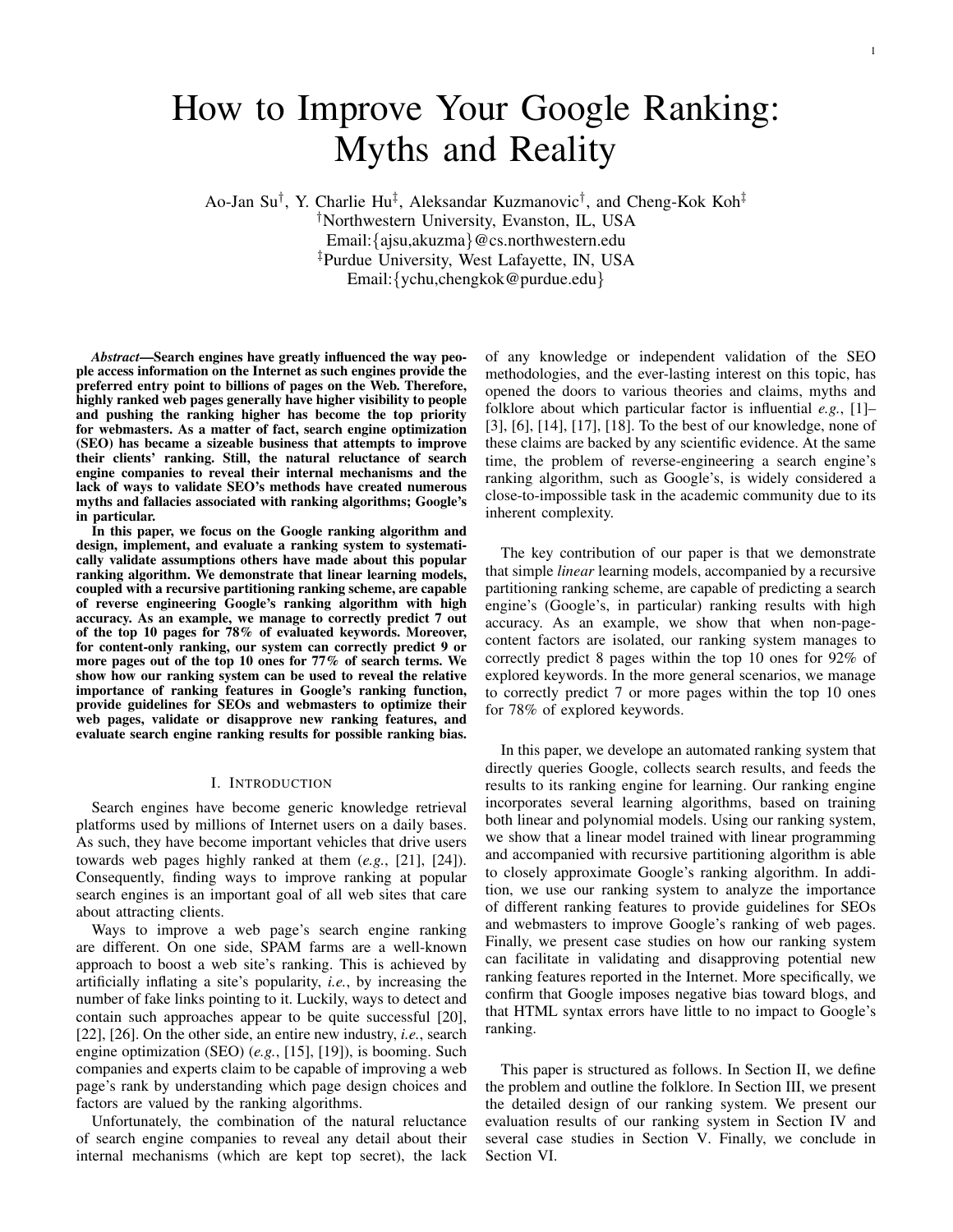## II. PROBLEM STATEMENT

# *A. Goals*

There have been numerous efforts that attempt to reveal the importance of ranking factors to a search engine [1], [3], [14], [18]. While some of them are guess-works by webmasters [1], [18], others are based on experience of search engine optimization (SEO) experts [3], [14]. While we recognize that guessing and experience might indeed be vehicles for revealing search engine internals, we strive for more systematic and scientific avenues to achieve this task. The goal of our study is to understand the important factors that affect the ranking of a web page as viewed by popular search engines. In doing so, we validate some folklore and popular beliefs advertised by webmasters and the SEO industry.

*1) Ranking Features:* In this work, we focus on Google's search engine, and aim to study the relative importance of web page features that potentially affect the ranking of a web page, as listed in Table I. For each web page (URL), we collect 17 ranking features. These ranking features can further be divided into 7 groups. The page group represents characteristics associated with the web page including page rank score (PR) and the age of the web page (AGE). The URL group represent features associated with the URL of the web page. Parameter HOST counts the number of occurrences of the keyword that appear in the hostname and PATH counts the number of occurrences of the keyword in the page segment of the URL.

The domain group consists of features related to the domain of a web site. D SIZE reports the number of web pages indexed by Google in the domain and D AGE reports the age of the first page index by archive.org in the domain. Groups header, body, heading and link are features extracted from the content of the web page. TITLE counts the number of occurrences of the keyword in the title tag. M\_KEY counts the number of occurrences of the keyword in the meta keyword tag and M DES counts the number of occurrences of the keyword in the meta description tag. DENS is the keyword density of a web page which is calculated as the number of occurrences of the keyword divided by the number of words in the web page. H1 through H5 is the number of occurrences of the keyword in all the headings H1 to H5, respectively. ANCH counts the number of occurrences of the keyword in the anchor text of an outgoing link and IMG counts the number of occurrences of the keyword in an image tag.

Google claims to use more than 200 parameters in its ranking system. Necessarily, we explore only a subset of all possible features. Still, we demonstrate that ranking features listed in Table I are adequate for providing high ranking prediction accuracy. Moreover, we are capable of establishing important relationships among the explored features.

## *B. State-of-the-Affairs (the Folklore)*

The natural Google's reluctance to reveal any details about their internal mechanisms on one hand, and the great popularity and the impact it has in shaping users' browsing behavior on the other, has created a great interest and attempts to understand how its ranking algorithm works. Still, there is no consensus on the set of the most important features. Different people express quite different opinions, as we illustrate below.

We collect different opinions for Google's ranking features and summarize in Table II. The second column labeled by

| Group   | <b>Feature</b> | <b>Detail</b>                           |  |
|---------|----------------|-----------------------------------------|--|
| Page    | PR.            | pagerank score                          |  |
|         | AGE            | age of the web page                     |  |
| URL     | <b>HOST</b>    | keyword appear in hostname              |  |
|         | PATH           | keyword in the path segment of url      |  |
| Domain  | D SIZE         | size of the web site's domain           |  |
|         | D AGE          | age of the web site's domain            |  |
| Header  | TITLE          | keyword in the title tag of html header |  |
|         | M KEY          | keyword in meta-keyword tag             |  |
|         | M DES          | keyword in meta-description tag         |  |
| Body    | <b>DENS</b>    | keyword density                         |  |
|         | H1             | keyword in h1 tag                       |  |
| Heading | H2.            | keyword in h2 tag                       |  |
|         | H3             | keyword in h3 tag                       |  |
|         | H4             | keyword in h4 tag                       |  |
|         | H5             | keyword in h5 tag                       |  |
| Link    | <b>ANCH</b>    | keyword in anchor text                  |  |
|         | <b>IMG</b>     | keyword in image tag                    |  |

TABLE I RANKING FEATURES

| #              | $SEO$ moz'07                                                                  | Survey                                   | Idv                                            |
|----------------|-------------------------------------------------------------------------------|------------------------------------------|------------------------------------------------|
| 1              | Keyword use in title<br>tag                                                   | Keywords in title                        | Keyword in URL                                 |
| $\overline{2}$ | Anchor text of in-<br>bound link                                              | Keywords<br>in<br>domain name            | Keyword in domain<br>name                      |
| 3              | Global link popular-<br>ity of site                                           | Anchor text of in-<br>bound links        | Keyword in title tag                           |
| $\overline{4}$ | Age of site                                                                   | Keywords in head-<br>ing tags            | Keyword in H1, H2<br>and H <sub>3</sub>        |
| 5              | popularity<br>Link<br>the<br>within<br>sites<br>link<br>internal<br>structure | Keywords in URL                          | Page Rank                                      |
| 6              | Topical relevance of<br>inbound links to site                                 | Anchor text from<br>within the site      | Anchor text of in-<br>bound link to you        |
| 7              | Link popularity of<br>site in topical com-<br>munity                          | Internal links                           | Site listed in DMOZ<br>Directory               |
| 8              | Keyword<br>in<br>use<br>body text                                             | Keywords in Alt at-<br>tribute of images | Site listed in Yahoo<br>Directory              |
| 9              | Global link popular-<br>ity of linking site                                   | Relevance of exter-<br>nal links         | Rank Manipulation<br>by Competitor At-<br>tack |
| 10             | Topical relationship<br>of linking page                                       | Keywords in body                         | Site Age                                       |

TABLE II VARIOUS RANKING FEATURE OPINIONS

*SEOmoz'07* [6] is a list of top 10 ranking factors created by surveying 37 SEO experts by SEOmoz [14] in 2007. This column represents observations from knowledgeable experts. The third column labeled by *Survey* [18] is a list of top 10 ranking features rated by a poll of Internet users interested in this topic. This column represents the perception of Google ranking algorithm from general Internet users. The fourth column labeled as *Idv* [17] is the top 10 ranking feature list posted by an Internet marketing expert on his personal web page. This column represents an individual investigator that studies this topic.

Due to the lack of systematical measuring and evaluating guidelines, it is not surprising to see a huge difference of ranking between the three lists. The SEO experts obviously favor ranking features associated with hyperlinks as they rated 7 out of the top 10 ranking features in this category. On the contrary, the other two opinions have only 3 and 1 top 10 ranking features associated with links, respectively. In addition, the web-site's age feature is in the top 4 features among SEOs, but is absent in the second list and is at the bottom of the third list. Moreover, some of the ranking features are counter-intuitive. For example, the 7th ranking feature in the *Idv* list suggests that a site listed in the Yahoo directory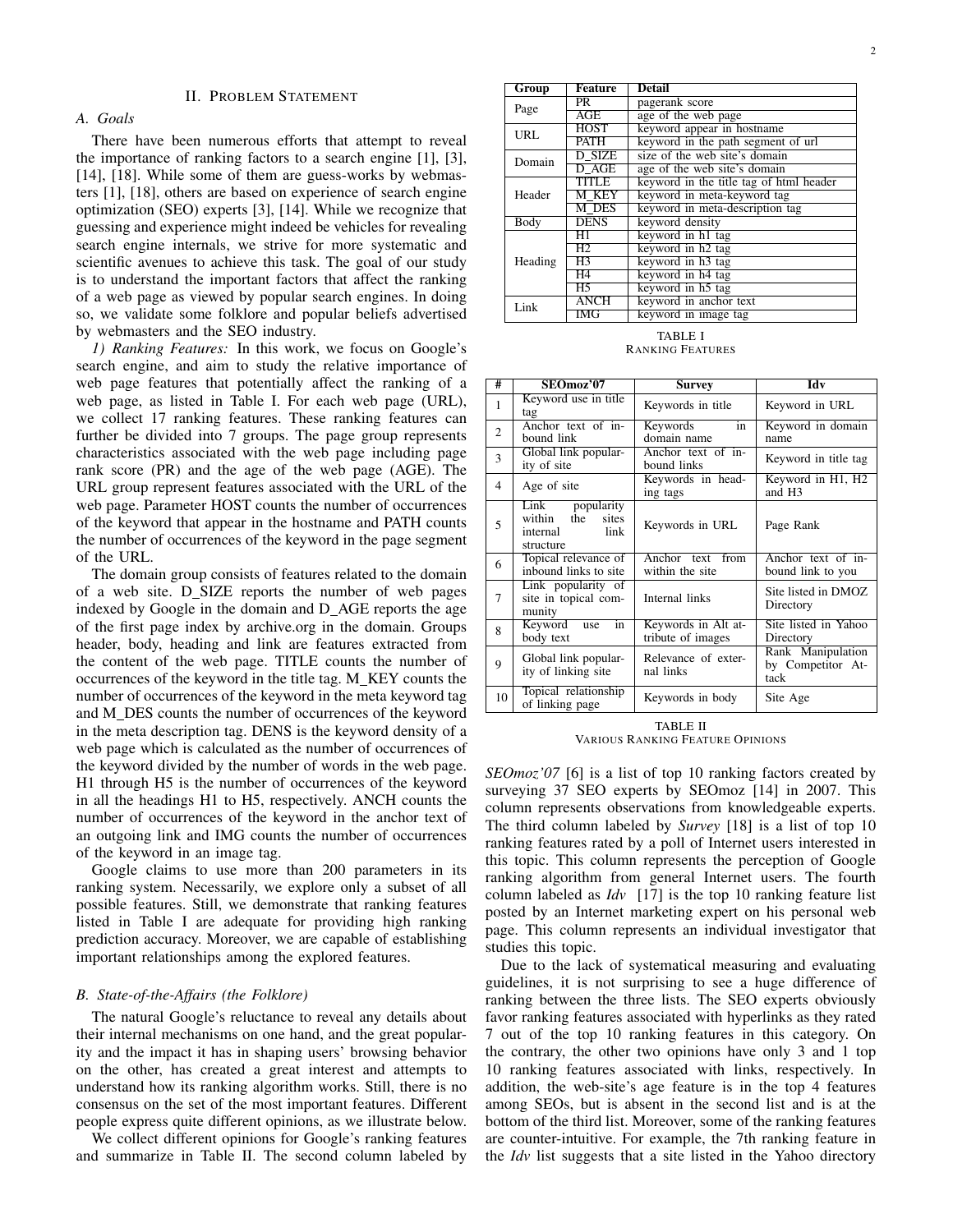can help Google's ranking. Furthermore, we are surprised to see only one list(*Idv*) includes the page rank in the top 10 lists, which is still widely believed as an important Google's ranking factor.<sup>1</sup>

From time to time, Internet users will see rumors that spread about Google's ranking algorithm. However, to the best of our knowledge, there does not exist a systematic approach to validate or disapprove these assumptions. This motivates us to perform research in this topic and build a system to facilitate the necessary evaluation process.

## III. METHODOLOGY

In this section, we discuss the design of our ranking system that analyzes and reverse-engineers Google's ranking algorithm. The architecture of our system is depicted in Figure 1. The two major components are the crawler and the ranking engine. The data collection is performed by the *crawler* which queries Google and receives the ranked search results. In addition, it downloads HTML web pages from their original web sites and queries domain information as described in Section III-A.

Second, since multiple features can affect the ranking of web pages in complicated ways, the ranking engine extracts features under study from raw web pages and performs learning to train several ranking models to approximate the ranking results by Google. In this part, we make several contributions: (1) We confirm that Google's ranking function is not a simple linear function of all the features, by showing a nonlinear model can outperform, *i.e.,* approximates Google's ranking better than, a simple linear model. However, a nonlinear model is difficult for humans to digest. (2) We present a simple recursive ranking procedure based on a simple linear model and show that it can achieve comparable accuracies to the nonlinear model. The theoretical underpinning for such a procedure is that recursive application of a linear model (function) can effectively approximate a non-linear function. In addition, the linear model converges more efficiently and outputs more human readable results.

## *A. The Crawler*

The crawler submits queries to Google search engine and obtains top 100 web pages (URL) for each keyword. Without losing generality, we limited our queries to HTML files to avoid web pages generated dynamically by server side scripts such as CGI or PHP. In addition, we focus on web pages composed in English in our experiments. The Google API syntax we use for the above two features is as filetype: html&lr=lang en. Moreover, to obtain the date Google indexed the web pages, we submit our queries with an additional parameter qdr:y10. By doing so, the date Google indexed the web page will be returned in the search result page for us to extract the age of the page ranking feature. Finally, for each web page, the crawler does the following:

- 1) Downloads the web page from the original web site.
- 2) Queries the URL's page rank score by Google toolbar's API [11].
- 3) Obtains the age of a page (the date Google indexed the web page) by parsing the search result page.

<sup>1</sup>It is possible that the importance of the Page Rank feature was implicitly assumed. Nevertheless, we were unable to find any such explicit statement associated with the given lists.



Fig. 1. System Architecture

- 4) Obtains the size (the total number of pages) of the domain by querying Google with site:[domain].
- 5) Queries archive.org and fetches the age of the web site (the date when the first web page was created on this web site).

### *B. The Ranking Engine*

There are three components in the ranking engine. The HTML parser [12] converts web pages into the document object model (DOM) for the tag analyzer to exam the number of keywords that appear in different HTML tags such as anchor text. The ranking engine trains the ranking model by combining features obtained from the web page contents, page rank scores, and domain information. After the model is created, the ranking engine evaluates the testing sets by applying the model. The evaluator then analyzes the results and provides feedback to the ranking engine which is used to adjust parameters in the learning algorithms such as error threshold. In the following sections, we describe the two ranking models we experimented in this paper – Linear programming and SVM. We use ranking features listed in Table I to train our ranking models.

*1) Linear Programming Ranking Model:* In this Section, we describe our linear programming ranking model. Given a set of documents  $I = (i_1, i_2, ..., i_n)$ , pre-defined Google ranking  $G = (1, 2, \ldots, n)$ , and a ranking algorithm A, the goal is to find a set of weights  $W = (w_1, w_2, ..., w_m)$ that makes the ranking algorithm re-produce Google ranking with minimum errors. The objective function of the linear programming algorithm attempts to minimize errors (the sum of penalties) of the ranking of a document set. Equation (1) defines the objective function which is a pairwise comparison between two documents in a given data set.

$$
\Phi(W) = \sum_{i=1}^{n} \sum_{j=i+1}^{n} c_i \cdot |i-j| \cdot D(i,j)
$$
 (1)

In Equation  $(1)$ ,  $c_i$  is a factor that weights the importance of the *ith* document (*e.g.,* a top 5th page is more important than a top 50th page).  $|i - j|$  is the distance (ranking difference)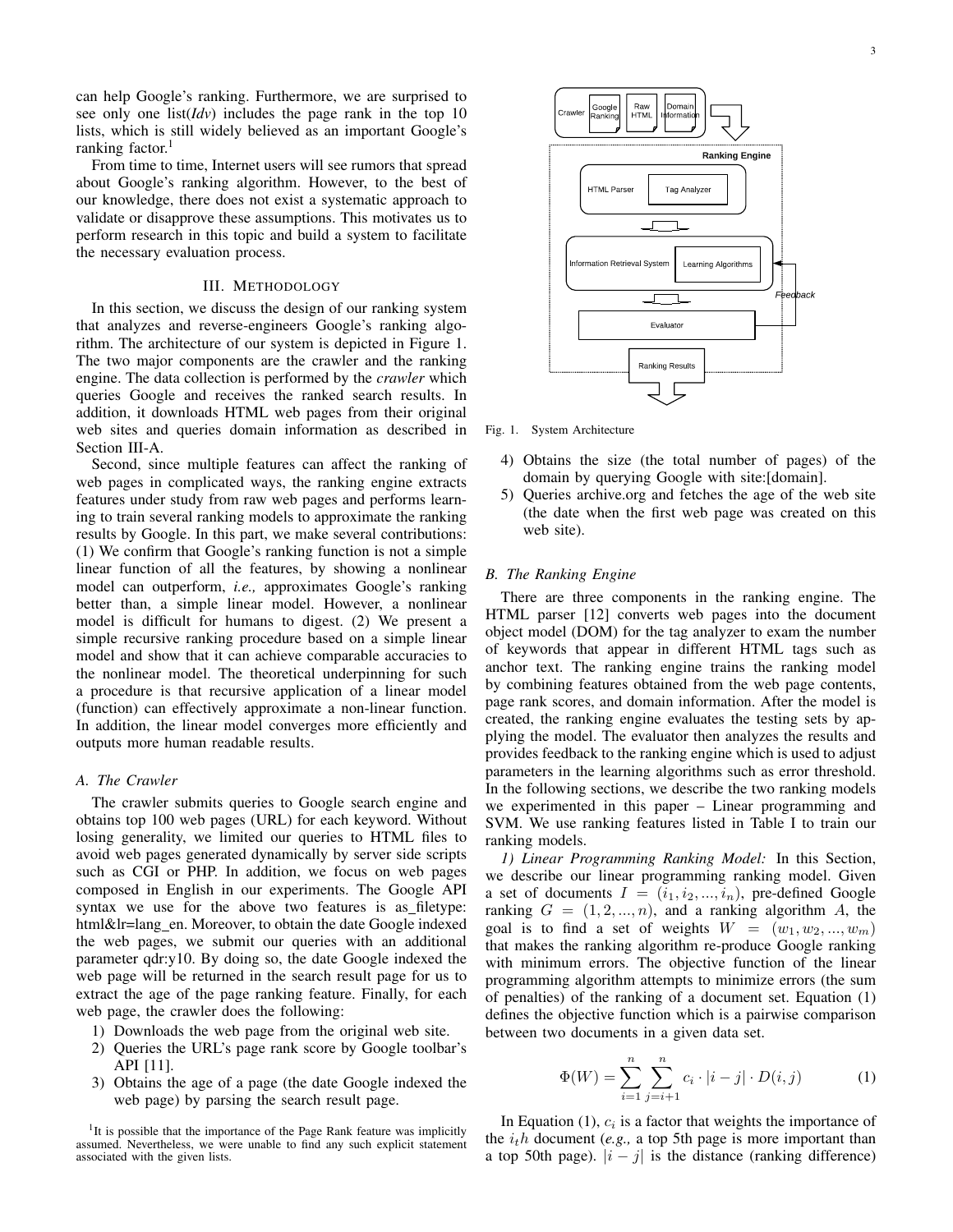between the  $i_{th}$  and the  $j_{th}$  page. Finally,  $D(i, j)$  is a decision function we define as

$$
D(i,j) = \begin{cases} 0 & \text{if } f(A, W, i) > = f(A, W, j), \\ 1 & \text{if } f(A, W, i) < f(A, W, j). \end{cases}
$$
 (2)

where  $f(A, W, i)$  is the score produced by algorithm A with a set of weights *W* for the  $i_{th}$  page in the given data set. Page X is ranked higher than page Y if it receives a higher score than page Y. The decision function denotes that if the ranking of the two pages preserves the order as Google's ranking, the penalty is zero. Otherwise, the penalty will be counted in the error function which is denoted in Equation (1).

Since we cannot import conditional functions (*e.g.,*  $D(i, j)$ ) into a linear programming solver, we transform the decision function into the following form:

$$
f(A, W, i) + D_{ij} F_{\text{max}} \ge f(A, W, j), \tag{3}
$$

where  $F_{\text{max}}$  is the maximum value to which  $f(A, W, \cdot)$  would evaluate, and  $D_{ij} \in \{0, 1\}$ . When  $D_{ij} = 0$ , the preceding inequality is satisfied only if

$$
f(A, W, i) \ge f(A, W, j). \tag{4}
$$

When  $D_{ij} = 1$ , the inequality is always satisifed. Therefore, we have effectively converted the original minimization problem into the problem of minimizing the  $D_{ij}$ . Hence, we can now replace  $D(i, j)$  in the objective function with  $D_{ij}$ . Finally, the score function  $f(A, W, i)$  can be represented by a dot product of ranking parameters  $X = (x_1, x_2, ..., x_m)$ and weights  $W = (w_1, w_2, ..., w_m)$  denoted as  $f(A, W, i)$  $f_A(w_i \cdot x_i)$ . For example, the parameter  $x_i$  can be the number of keywords that occur in the  $\text{title}$  tag and  $w_i$  is the weight associated with *x<sup>i</sup>* .

In addition to the objective function, we set constrains to our linear programming model. For each pair of pages (i, j) where  $i < j$  (i is ranked higher than j by Google), we have a constrain:

$$
f(A, W, j) - f(A, W, i) \le \tau \tag{5}
$$

where  $\tau$  is the maximum allowed error which is set to a predefined constant  $\tau$ . The constant  $\tau$  is adjusted by the feedback from the evaluator to refine the ranking results. For example, when linear programing solver cannot find a feasible solution, we relax the maximum allowed error  $\tau$ . The linear programming solver we use in our experiments is ILOG CPLEX [9]. In addition, we apply a recursive partitioning algorithm as we describe in Section III-B3 below.

*2) Support Vector Machines Ranking Model:* Support vector machines (SVMs) are a set of supervised learning methods used for classification, regression and learning ranking functions [25]. In a SVM, data points are viewed as n-dimensional vectors (n equals to the number of ranking features in our case). A SVM constructs a hyperplane or a set of hyperplanes in a high-dimensional space, which is used as a classifier to separate data points. In our experiments, we use the SVM-rank [16], [23] implementation with linear and polynomial kernels to train the ranking functions. The ranking features we used in our SVM experiments are the same as the linear programming model as discussed in Section II. The parameter  $\sin$  SVM-rank controls the trade-off between training error and margin. The ranking engine adjusts the value of parameter c according to the feedback provided by the evaluator in order to find the best value for prediction accuracy. Finally, we perform a recursive partitioning algorithm as we describe in the following section.

*3) Recursive Partitioning Ranking Algorithm:* It is common that a search engine keeps several layers of indices in practice. For example, the first layer of indices may serve as a cache and it is able to answer queries for top 20 pages. When the first layer query fails, it is then sent to subsequent indices. Additionally, the search engine's internal ranking algorithm can be non-linear. To capture such a non-linear and/or nonequational behavior for search engine's ranking function, we developed a recursive partitioning algorithm to approximate this ranking behavior. We apply this algorithm to both our linear and SVM models. We evaluate the power of this recursive partitioning ranking algorithm in Section IV-C. First, we describe our recursive partitioning algorithm with pseudocode shown below.

Algorithm 1 Recursive Partitioning Ranking Algorithm

|    | 1: procedure PARTITION(S, X) S: a set of pages, X: top |
|----|--------------------------------------------------------|
|    | X                                                      |
| 2: | $Rank(S)$ Train or apply ranking models                |
| 3: | while $ S  > 2.5*X$ do                                 |
| 4: | $N = Max(2*X, \frac{ S }{2})$                          |
| 5: | $S \leftarrow Top(S, N)$ Return top N pages            |
| 6: | <b>return</b> Partition $(S, X)$                       |
| 7: | end while                                              |
| 8: | return Top(S, X) Return top X pages                    |
|    | 9: end procedure                                       |

In algorithm 1, *S* denotes a set of pages in a dataset and *X* denotes the target top X pages to be evaluated (*e.g.,* top 10 pages). Algorithm 1 can be explained by giving an example of how to train recursive ranking models for selecting top 10 pages ( $X = 10$ ) out of 100 web pages ( $|S| = 100$ ). In the first round of recursion, the learning algorithm produces a set of weights by training all 100 pages (in line #2 of algorithm 1). Next, line #4 calculates  $N = 50$ . In line #5, the function returns the top 50 pages out of 100 using the model learned previously. Next, the algorithm moves on to the second recursion with a set of 50 pages in *S*. Similarly, in the second recursion, a new set of weights for ranking is learned and the variable *N* in line #4 becomes 25. The partitioning algorithm further extracts top 25 pages from the 50 pages (in line #5) and proceeds to the third round. In the third round, an additional new set of weights is learned in line #2 of the algorithm 1. The condition statement in line #3 is not met in this round. Therefore, the algorithm escapes the recursive while loop. Algorithm 1 then proceeds to line #8 and return the top 10 pages by applying the ranking model learned in the third round.

The process of evaluating the testing sets using our recursive partitioning ranking algorithm is similar to the steps we described above. The input of this evaluation process contains a set of pages to evaluate *S*, a variable *X*, and ranking models learned in the previous training procedure. For example, to evaluate top 10 pages out of 100 pages in a dataset, the recursive partitioning algorithm first obtains top 50 pages using the weights learned in the first round of the training process. The top 50 pages are sent to the second round and the algorithm extracts top 25 pages using the set of weights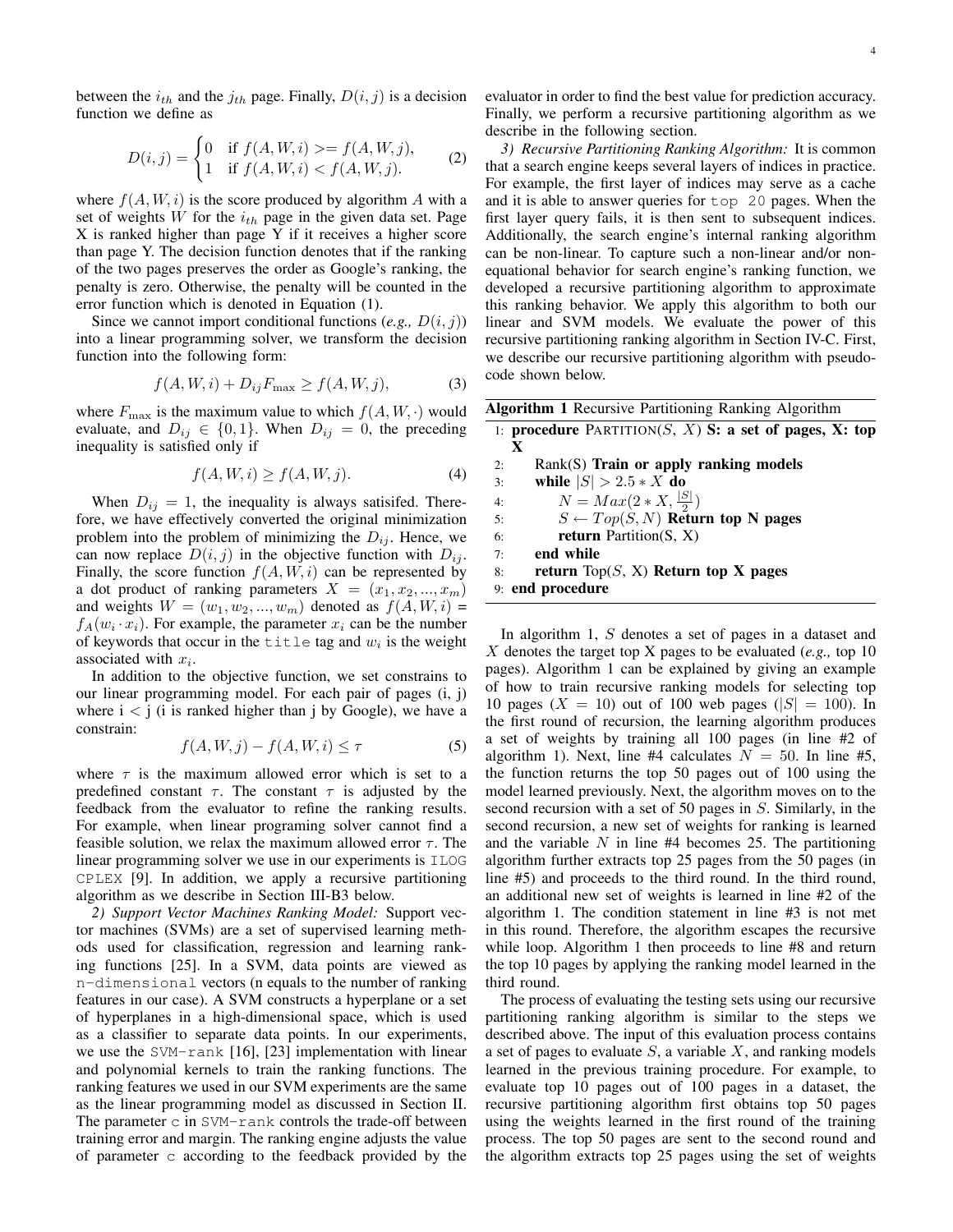learned in the second round. Finally, the third round evaluates top 10 pages out of the 25 pages using the third set of weights learned in the third round of the training process.

# IV. EVALUATION

In this section, we evaluate the accuracy of our ranking system in predicting Google's ranking results. We first explain our experimental methodology. Next, we evaluate our system's overall ranking accuracy. Then, we evaluate the importance of the recursive partitioning ranking algorithm and demonstrate its effectiveness in dealing with the underlying non-linearities. Finally, we evaluate the relative importance of various web page features.

#### *A. Experimental Setup*

Using our crawler, we collect search results from Google for 60 keywords in 4 categories during May 2009, shown in Table III. The four categories are Linux commands, chemical elements, as well as music and astronomy terms. We select these terms and the corresponding keywords to keep our experiments simple and at the same time not lose generality. In particular, the goal is to avoid plural, similar words that Google might take into account, *etc.* Later, in Section V-A, we demonstrate that our approach is applicable to other popular keywords as well.

In each experiment, we randomly select 15 keywords to form the *training set*. We then run these keywords through our ranking system and develop a ranking model. Then, we use the remaining 45 keywords, which we term the *testing set*, to evaluate the accuracy of our model.

| Type         | <b>Keywords</b>                                         |  |  |
|--------------|---------------------------------------------------------|--|--|
| Linux        | tepdump, modprobe, egrep, chmod, dhelient, dmesg,       |  |  |
| commands     | netstat, nslookup, traceroute, rsync, crontab, iconv,   |  |  |
|              | telnet, vmstat, xtail                                   |  |  |
| Chemicals    | potassium, boron, chlorine, manganese, lithium, mag-    |  |  |
|              | nesium, phosphorus, sulfur, fluorine, iodine, helium,   |  |  |
|              | zinc, platinum, cobalt, uranium,                        |  |  |
| Music Terms  | adagio, arpeggio, baroque, cadence, crescendo, dimin-   |  |  |
|              | uendo, fortissimo, legato, moderato, pianissimo, pizzi- |  |  |
|              | cato, ritardando, rubato, sforzando, staccato,          |  |  |
| Astronomy    | aphelion, apogee, chromosphere, ecliptic, equinox,      |  |  |
| <b>Terms</b> | photon, pulsar, supernova, zodiac, galaxy, polaris,     |  |  |
|              | neutron, perihelion, magnetosphere, perigee.            |  |  |
|              |                                                         |  |  |

TABLE III QUERY KEYWORDS

## *B. Overall Ranking Accuracy*

Here, we evaluate the effectiveness of our ranking system by comparing its ranking results to those of Google. In the experiments, we use linear programming (Section III-B1) as well as the two SVM learning algorithms (Section III-B2), *i.e.*, linear and polynomial. In all cases, we apply three rounds of recursion (Section III-B3).

Figure 2 shows the ranking results of our system under the LP model and the two SVM models, using the ranking features listed in Table I as input variables. In this figure, the x-axis represents the hit rate of the top 10 pages, *i.e.*, the percent of the top 10 pages ranked by Google that are also captured in the top 10 pages output by our system. The y-axis shows the percent of pages, distributed over all keywords from the test set, that satisfy the given hit rate. For example, the point (60,100) in the figure for the SVM polynomial algorithm



Fig. 2. Comparison of Ranking Models

means that for all 45 keywords from the test set, our algorithm managed to always (100% of time) correctly predict at least 6 pages out of the top ten ones reported by Google (hence, 60%). In general, the closer the curve is to the upper right corner, the better the result is.

Figure 2 shows that the linear programming model achieves accuracy comparable to SVM-linear, and has only slightly lower accuracy compared to the SVM-polynomial model. In particular, for the LP model, 78% of the keywords experienced a hit rate greater than 70%, and 54% of the keywords experienced a hit rate greater than 80%. Despite the slight lag behind the polynomial model, the linear model is much more practical and convenient because it provides humanreadable insights (feature weights in our case). Hence, we use linear programming models in the rest of our experiments. An exception is the next section, where our goal is to understand the role of recursive partitioning ranking. Hence, we explore this issue in the context of the non-linear algorithm as well.

## *C. The Power of Recursive Partitioning Ranking*

Several factors potentially introduce non-linear effects in Google's ranking results. First, it is more than likely that Google uses non-linear functions in their ranking algorithms. Second, it is preferable for a search engine to keep multiple indices (*e.g.*, one for the most accessed top 20 pages, another one for pages 20-40, *etc.*), instead of having a huge index. These indices can be ranked independently and then merged together. Hence, this can add another level of non-linearity that can further complicate the reverse-engineering problem.

Our goal here is to understand the role of the recursive partitioning and its ability to "smooth out" these non-linearities. Hence, we compare the performance of recursive and nonrecursive ranking approaches. We study both linear and polynomial models. Our hypothesis is that recursion should be much more effective in the linear case, because the polynomial model should be able to track non-linearities more effectively. We validate this hypothesis below.

Figure 3 compares the results of the LP model and the SVMpolynomial model without recursive partitioning and with 1, 2, 3 rounds of recursive partitioning. We make the following observations. (1) Without recursive partitioning ranking, the LP model achieves lower prediction accuracy than the SVM-Polynomial model. For example, the former predicted 8 out of the top 10 pages by Google for 18% of the keywords, while the later predicted 8 out of the top 10 pages by Google for 32% of the keywords. (2) Recursive partitioning significantly improves the ranking accuracy for both models.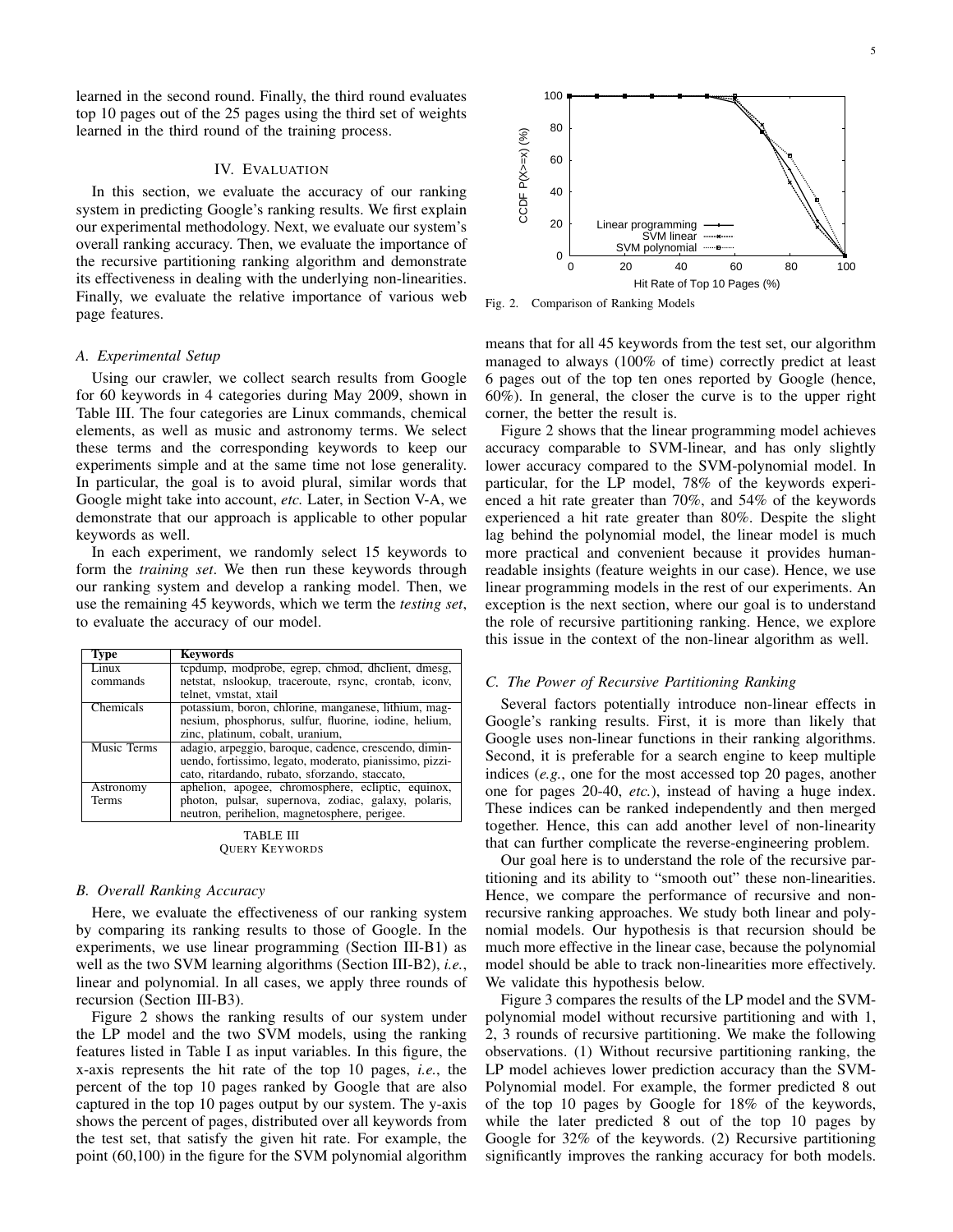

 100 80 CCDF  $P(X=\times)$  (%) CCDF P(X>=x) (%) 60 40 3-round recursion 20 2-round recursion 1-round recursion no recursion  $0\frac{L}{0}$  0 20 40 60 80 100 Hit Rate of Top 10 Pages (%) (b) SVM-Polynomial

Fig. 3. Power of Recursive Partitioning

The improvement reaches diminishing return after 3 rounds. The average hit rate after 3 rounds of recursion improves by 20% over the no recursion algorithm. This also suggests that Google's ranking function is not linear (at least of the features we studied.) (2) After 3 rounds of recursive partitioning, the LP model achieves similar accuracy as the SVM-polynomial model. Hence, it is sufficient to analyze the linear model which gives human-readable outputs as the weights of the linear model directly reflect the relative importune of different features. We next investigate the weights of the features in the linear model.

#### *D. Relative Importance of Features*

We next analyze the relative importance of different ranking features towards contributing to the overall ranking of a page. Since in the LP model the ranking function is simply a linear combination of all the ranking features, the relative importance of them boils down to the relative values of the weights in the linear function.

Figure 4 shows the weights of the linear equation from the LP and SVM ranking models, sorted in the decreasing order, for the three recursion rounds. The first insight is that the dominant features (*i.e.*, the first 7 on x-axis) carry larger weights in the first two recursion rounds, than in the last. This effect is particularly pronounced in Figure 4(b), for the SVMlinear model. This suggests that these features are dominant in "pushing" web pages to the top 50 or 20 pages, yet in order to get into the top 10 ones, other factors (including those that are in general less valued) become relatively more important as well.

We observe that despite some disagreement in the two linear models, the features weights in the two models are highly correlated. In particular, the first 5 features are in the same order for both algorithms. Not surprisingly, page rank is the dominant factor in both cases. Nevertheless, HOST (keyword appearing in the hostname), TITLE (keyword appearing in the title tag of the HTML header), M DES (keyword appearing in the meta-description tag), and PATH (keyword appearing in the path segment of the URL), are the other leading factors, respectively.

Figure 4 also shows a high correlation among the factors that have little to no impact (the bottom of the x-axis). In particular, AGE (the age of the web page) is at the bottom of the list; on the contrary, D AGE, the *domain* age, is an important parameter valued by the ranking system. This is not a surprise since the domain age in general increases

its reputation. Continuing with the factors at the bottom of the list, both algorithms show that M KEY (keyword in the meta-keyword tag) has low impact; on the contrary, M DES (keyword in the meta-description tag) has a higher impact, as we explained above. Further, D\_SIZE (domain size) and IMG (keyword in the image tag) do not have much influence.

## V. CASE STUDIES

Here, we perform several case studies. In particular, we first focus on isolating the content score and explore the general effects of dealing with a smaller number of ranking features. Next, we evaluate the ability of our approach to add new ranking features in a methodical way; we explore whether a given category, *e.g.*, blogs, is a factor considered by the search engine ranking algorithm. Finally, we explore whether HTML syntax errors affect ranking results or not.

## *A. Isolating Subsets of Ranking Features*

In this case study, we explore how well our ranking system works, *i.e.,* approximates Google, when focusing on a *subset* of parameters; in particular, all but Page features shown in Table I. These include the features that belong to the URL, Domain, Header, Body, Heading, and Link groups. To do so, we need to decouple the Page ranking features from others. We achieve this by crawling only "young" web pages (*i.e.,* past 24 hours) using Google search API qdr:d. Indeed, by looking only at 'young web pages', we manage to effectively remove the age factor. This is because all pages are of the same age. Moreover, we manage to remove the pagerank factor, because it takes much more than one day for a web page to obtain its page rank, as we also evaluate experimentally.

In order to find enough new web pages (at least 100 per keyword) that are generated in recent 24 hours, we necessarily abandon the keywords shown in Table III. This is simply because not enough new web pages that contain these keywords (and are indexed by Google) appear daily. Hence, we turn our attention to more popular keywords. In particular, we query the popular Google Trends website [5] and obtain a list of 60 popular keywords for our experiment. We then query the above advanced Google API (qdr:d), which gives us only new web pages, using the 60 keywords. If a given keyword cannot return 100 or more links, we abandon such a keyword. Finally, we randomly select 15 keywords as the training set, and the remaining 45 as the testing set.

Figure 5 shows the ranking results using the LP model and three iterations of recursive partitioning and ranking.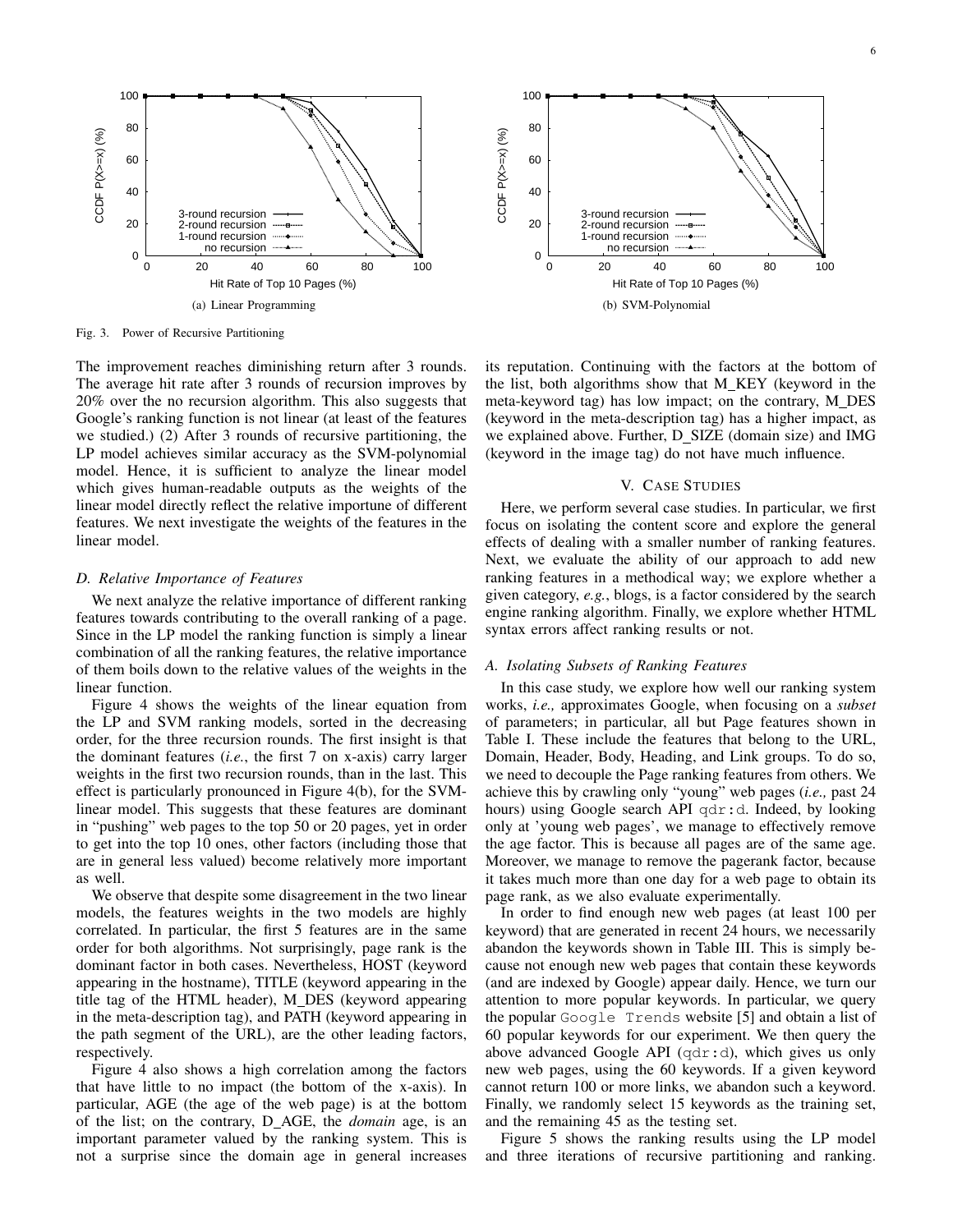

Fig. 4. Weights in Different Rounds



Fig. 5. Ranking Results for "Young" Pages

The x-axis shows our ranking system's hit rate of top 10 pages returned by Google. We observe that the hit rate is about 80% for 92% of keywords, and about 90% for 77% of keywords. These results are much better than those in Figure 2, suggesting that our ranking system is more accurate, *i.e.,* approximates Google's ranking results much better, when only content related features affect the ranking. This case study suggests when the parameters are more specific, *i.e.,* fewer and closely related, our ranking engine performs better.

## *B. Negative Bias Toward Blogs*

In this case study, we show that our methodology can be used to validate new ranking features. In this particular case, we introduce a new ranking feature that represents a web page *category*, *e.g.*, news, music, blogs, *etc*. Our goal is to discover if there exists positive or negative bias toward some categories. For example, there are rumors on the Internet saying that blogs rank lower than regular web pages by Google. We validate this belief using our ranking system.

To characterize web sites into different categories, we apply a simple keyword approach. For example, in case of the Blog category, we looked at keyword "blog" in the URL, title tag, and Google's snippet, in a case insensitive manner. If the keyword appears in any of the three places (regardless of how many times it appears), we categorized the page as a blog. We apply a similar approach to all other categories using different keywords.

Next, we add a new feature to our ranking algorithm, named CAT (which stands for category) and explore each of the



categories *in isolation*. For example, when we explore the news category, we test both potential positive and negative bias towards the given category; (by assigning a positive or negative unit value to the CAT feature parameter in the linear model for pages from the given category); at the same time, all other non-news-related web pages that are returned by the search engine have the CAT feature turned off. We then run our ranking system with all features (including CAT) using the LP model and three iterations of recursive partitioning and ranking.

For all explored categories, except for Blogs, the assigned category feature (either positive or negative) has *no* influence whatsoever on the ranking prediction (the result was the same as when we used the original 17 features). Figure 6 compares the ranking results with and without testing the negative bias hypothesis for the Blogs feature. The figure clearly shows that the negative hypothesis indeed shows true for Blogs. Indeed, the prediction results improve when we adopt the negative bias hypothesis for Blogs. The weight for the negative Blog bias is as high as 0.2, which puts it in the top 10 features explored in our paper.



Fig. 6. Category Analysis

For example, in our iptables dataset, a blog article titled *'Iptables dependency: why we got there and how we got out'* [10] has high scores in all of our top 3 ranking factors. Specifically, it has a high page rank score of 6, and the target search term appears in the title and URL. However, this blog is ranked 62th out of 100 by Google and it would have been ranked 22th without the negative bias toward blogs. Another example is a blog titled *'Rsync Version 3 Alpha Out - O'Reilly*